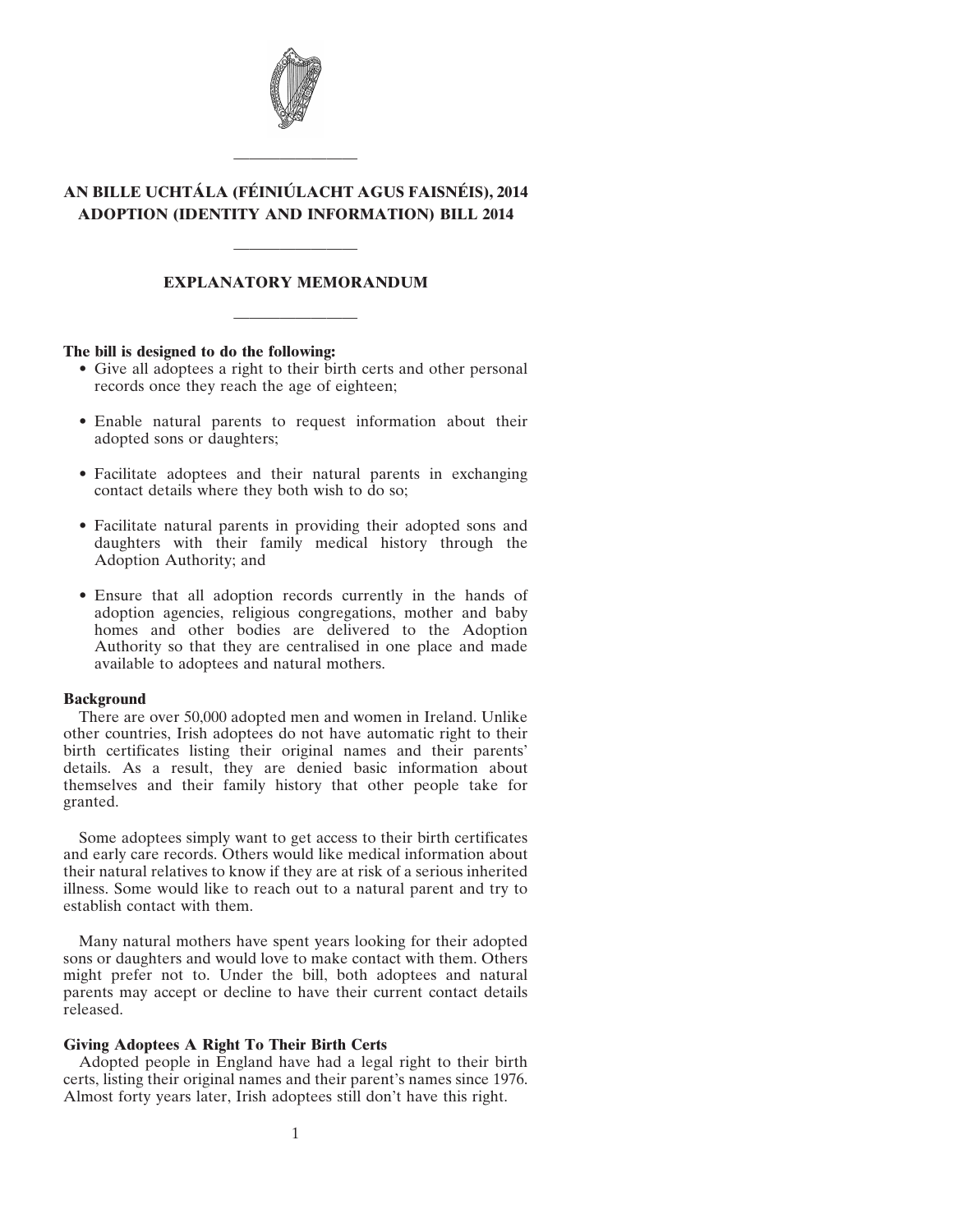Instead, they are given adoption certificates' listing their adopted name and the names of their adoptive parents.

Under this bill, adoptees would be able to get their birth certs once they reach the age of eighteen. This would bring Ireland into line, not only with the England, but also with best practice internationally and would ensure that the adoptee's right to their identity under Irish and international law is vindicated.

# **The Process Through Which Adoptees May Acquire Their Birth Certs And Other Records**

- 1. The adoptee applies to the Registrar at the General Registration Office for their birth cert and/or other records regarding their adoption.
- 2. The Registrar notifies the Adoption Authority of the request.
- 3. The Adoption Authority must make reasonable efforts to contact the adoptee's mother and, where known, father and advise them of the request.
- 4. The natural parent(s) will be advised that their son or daughter's records will be released and will be asked to indicate if they would like to have their current contact details released also. The natural parent may accept or decline the opportunity to have their contact details released. They will have at least four months to advise the Authority of their wishes.
- 5. The parent will also be offered counselling to assist them in making a decision regarding contact.
- 6. Where a parent does not wish to have direct contact with their adopted son or daughter they may opt to provide them with the family's medical history so that the adoptee is aware of whether there is a history of serious inherited illness in the family.
- 7. Once the parent replies, or six months has elapsed since the adoptee made their application, the adoptee will be given access to their records, provided they have met the requirement in section 7 of the bill. The parent(s) wishes regarding contact, where known, will be conveyed back to the adoptee.
- 8. *Section 7* of the bill requires the adoptee to attend an advisory meeting with a social worker or counsellor before they will be given access to their records. At this meeting, they can discuss their feelings and their natural parent(s)'s wishes regarding contact (where known). The adoptee will only be required to attend one such meeting. However, depending on their individual circumstances, they may find additional consultations beneficial.

The process above is designed to ensure that both the adoptee and natural parent have appropriate support and can proceed in a way that suits their own individual needs and sensitivities.

#### **Giving Natural Mothers Access To Information About Their Adopted Son's And Daughters**

Under the bill, natural parents may also request information regarding their adopted sons and daughters. This includes their child's adoption certificate, listing their adopted name and the names of their adoptive parents.

Before any information is released, the Adoption Authority will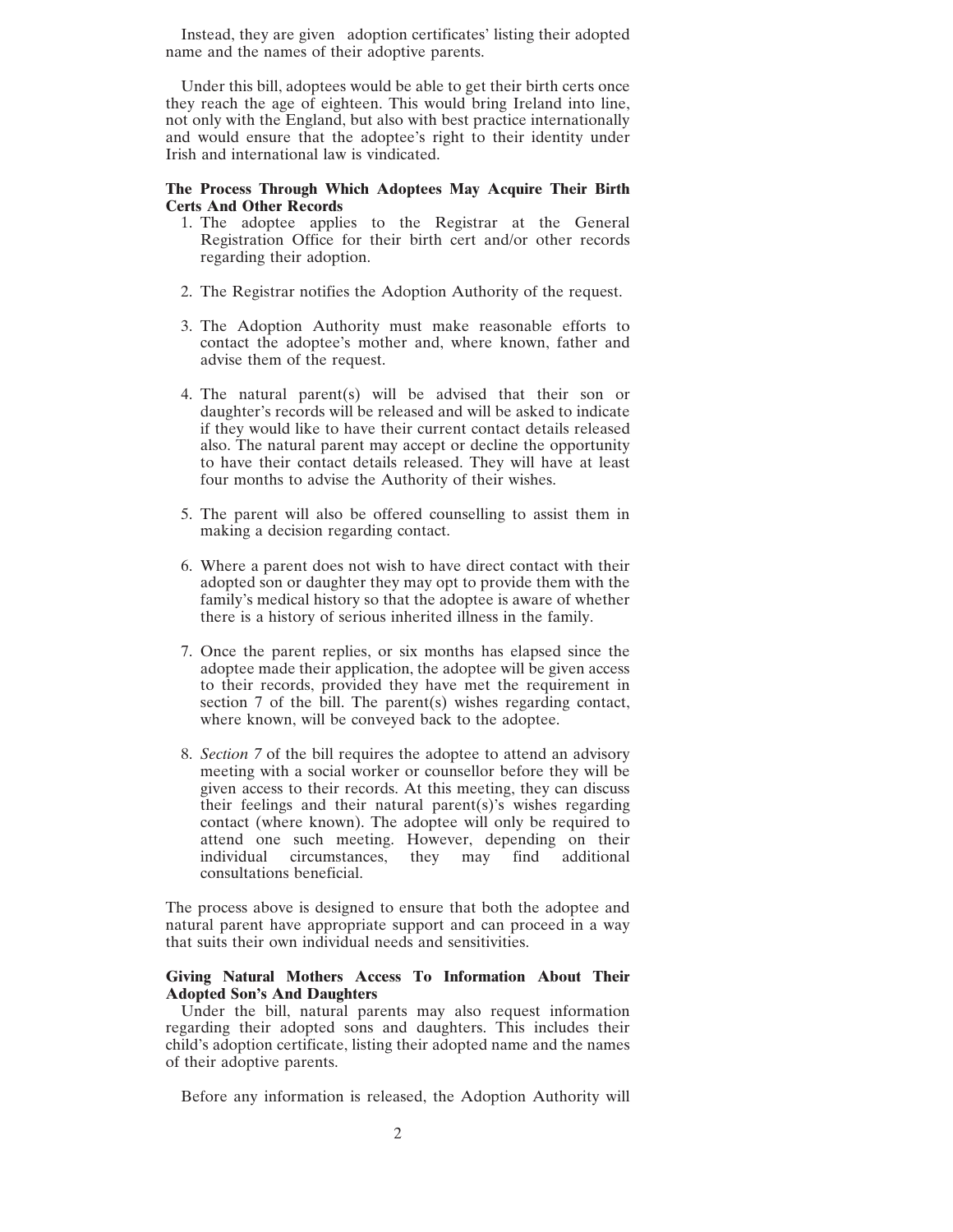use the same process as outlined above to contact the adoptee. They will notify the adoptee of the request and give them the opportunity to decide if they would like their current contact details to be given to the parent or not.

The adoptee will have the right to refuse the release of any information to the natural parent if they so wish.

Natural parents may also seek access to other records regarding the adoption that do not identify the adoptee or their adoptive family. In addition, they will have an entitlement to records regarding their stay in a Mother and Baby Home and will be able to acquire these from the Adoption Authority rather than from the home directly.

#### **Centralisation Of Records**

The Bill also provides for the centralisation of all adoption records in one place. This is designed to provide easier access to such information and ensure that natural mothers and adoptees no longer have to deal with adoption agencies or mother and baby homes directly. It is also designed to assist people who were illegally adopted by ensuring that anyone with records of such adoptions' is required to hand them over to the Adoption Authority.

#### **No Impact On The Adoptee's Legal Status**

The Bill will not affect in any way the legal status of adopted people, their adoptive parents or their natural parents. For example, it will not give the adoptee any inheritance rights in respect of their natural parents.

### **What protections does the bill provide for natural parents who do not wish to be contacted by their sons or daughters?**

Many women have spent years looking for their adopted sons or daughters and will be delighted to finally have the opportunity of contact with them. However, the bill provides a number of protections for those who would prefer not to be contacted.

Before any information is released to an adopted person, the Adoption Authority must make reasonable efforts to contact their natural parent(s). The parent will be given at least four months to advise the Authority as to whether or not they would like to have contact with their son or daughter. If a parent indicates that they don't wish to have such contact, their contact details will not be released. The adoptee will also be advised that their parent does not wish to be contacted by them.

Before an adoptee can get their birth cert, they must also meet with a social worker or counsellor. This meeting will give the adoptee an opportunity to discuss their own feelings and the need to respect their parent(s)' wishes regarding contact.

# **What is to stop adoptees tracking down their birth parents against their wishes once they have their birth certs?**

There is a greater risk of unwanted contact under the current arrangements. Not having an automatic right to their birth certs doesn't necessarily make it impossible for adoptees to find their parents. It just makes it much harder. By carrying out their own detective work, adoptees may be able to identify their parents. In the absence of an intermediary service, their only way of contacting them is often to do so directly by letter or in person.

This bill will enable adoptees to reach out to their natural parents through the Adoption Authority, rather than having to do so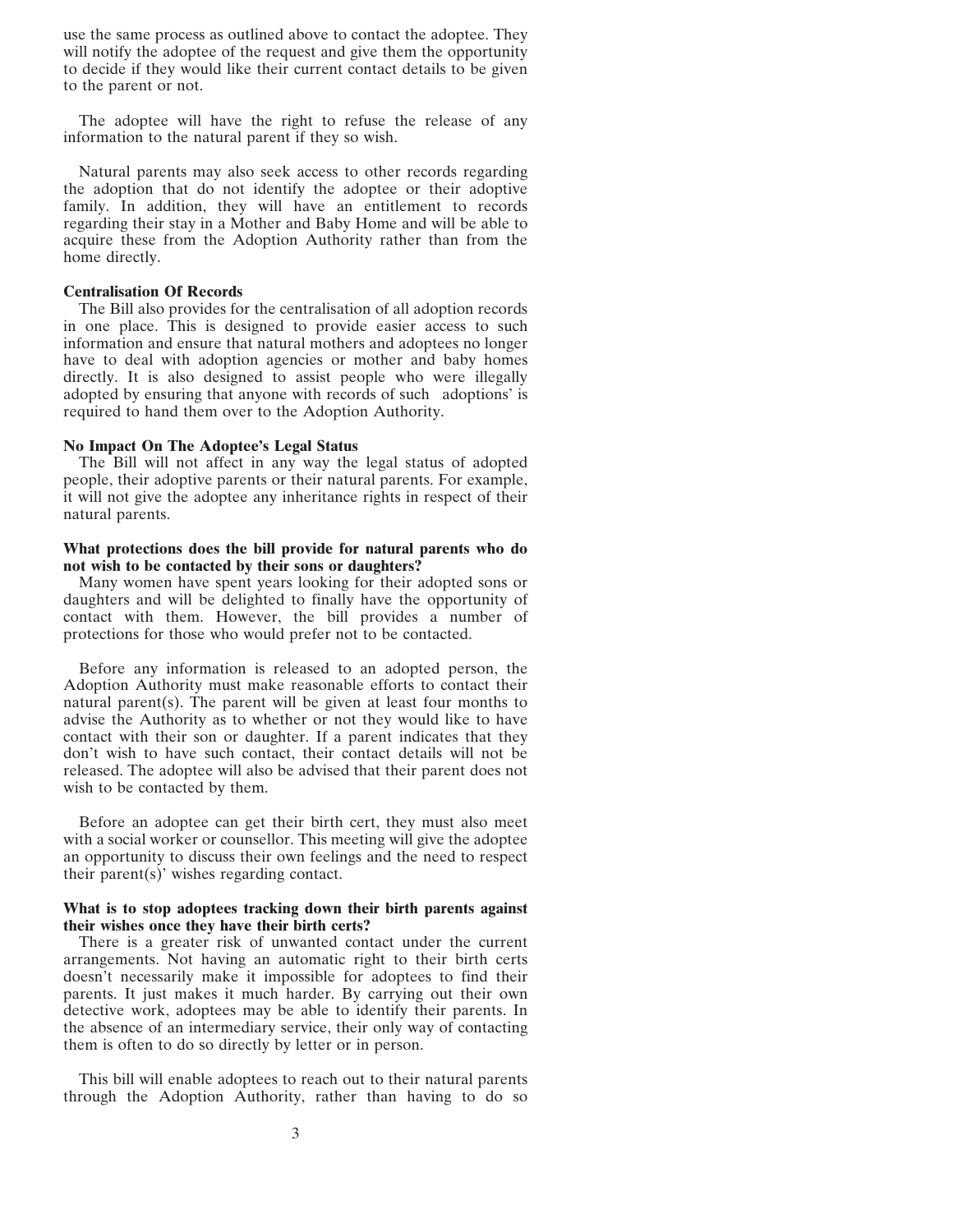directly. It will also provide mothers with an opportunity to convey their wishes regarding contact to their adopted sons or daughters. This intermediary service will be a much more supportive and sensitive system for all concerned.

# **Protections For Adoptees Who Do Not Wish To Be Contacted By Their Natural Parents**

The adoptee may accept or decline a request for identifying information to be given to their natural parent(s) and instruct the Adoption Authority to inform their parent(s) that they do not wish to be contacted by them.

# **The Legal Context For This Legislation**

The United Nations Convention on the Rights of the Child expressly recognises the right of the child to preserve (Article 8.1) and know (Article 8.2) his or her identity. This right is also recognised by the European Court of Human Rights and the Irish Constitution. According to the Supreme Court in I'OT v B, an adoptee's right to their identity is not absolute and is subject, in particular, to the right to privacy of the natural parent. However, it also pointed out that the right to privacy does not automatically trump the right to identity. The court stated that the two rights must be balanced against each other. It is clear from Supreme Court decisions such as *Tuohy v Courtney* [1994] 3 IR 1 that the precise balance to be struck is a matter for the Oireachtas to determine. This bill achieves that balance in a way that is sensitive to the needs of all parties.

# **Part I**

# **Section 1**

This section provides that the Act shall come into force on such day or days as the Minister for Children and Youth Affairs shall nominate, subject to the requirement that the Minister shall bring all provisions in the Act into force within 6 months of the enactment of the Act. The purpose of this latter requirement is to ensure that the Act comes into operation within a reasonable timeframe.

#### **Section 2**

This is a standard interpretation section. The provisions of the Interpretation Act 2005 also apply to this Bill.

The definition of an adopted person includes a child adopted by virtue of an adoption order in Ireland as well as a child born in Ireland who has been placed for adoption in another state. It also includes a child who was the subject of an informal adoption, as defined in the section.

# **Part II**

#### **Sections 3 and 4**

The broad purpose of Part II is to allow an adopted person aged 18 or over to access—

- (a) His or her original birth certificate (section 3) and
- (b) Personal data relating to his or her birth, placement for adoption, arrangement for adoption or adoption (section 4) (including, where known, the current contact details of the natural parent).

The Bill confers such rights notwithstanding the provisions of any enactment other than the Act itself.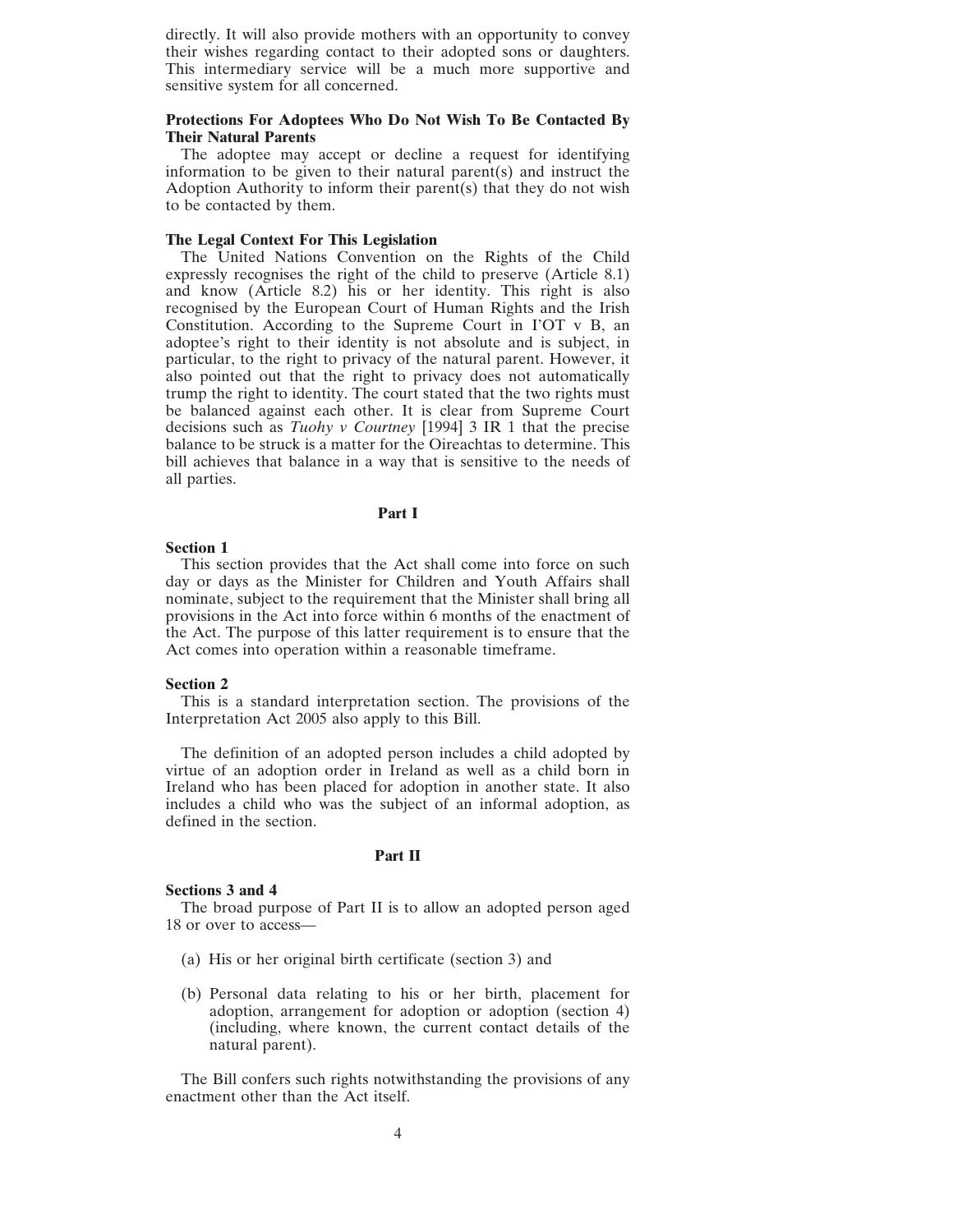The right to apply for a birth certificate or personal data is contingent on certain steps being taken by both the Adoption Authority (section 5) and by the adopted person (section 7).

#### **Section 5**

Where an application is made under sections 3 or 4 or both, the Adoption Authority must take reasonable steps to identify and contact the natural parents of the adopted person. The Authority is required also to give certain information to the natural parents, and to offer them support and counselling.

The Adoption Authority must take reasonable steps to identify and contact the natural parents to inform them of the application and of other matters. In line with a recent decision of the High Court, reasonable steps shall be taken to mean such steps as are reasonable, subject to the requirement to act with discretion and with due respect for the privacy of all persons concerned.

The Authority must act within a set timeframe. Where the natural parents cannot be identified or cannot be contacted, the Authority may nonetheless be deemed to have taken the reasonable steps contemplated by this section. If the Authority does not act within 90 days of receiving an application under section 3 or section 4, this section shall not apply, and the adopted person may access a certificate of birth or information provided the conditions in section 7 have been satisfied.

#### **Section 6**

*Section 6* allows a natural parent to make known their wishes regarding contact with the adopted person. A natural parent may indicate that he or she wishes to be contacted (subject to conditions, if desired) or that he or she does not wish to be contacted.

While the Bill requires the privacy rights of the natural parent to be given due weight, it does not grant a veto to the natural parent in relation to the issuing of a certificate of birth or of information. It simply requires that the adopted person be informed of that wish.

#### **Section 7**

Where the adopted person wishes to obtain information under the Act, he or she person shall be required to meet with a social worker or counsellor to discuss and consider the application. The meeting should address, in particular, the privacy rights of the natural parent.

# **Part III**

Part III allows the natural parent of an adopted person to obtain information relating to the adopted person. This right applies only where the adopted person is aged 18 or over and is subject to certain conditions.

#### **Section 8**

This section allows a natural parent to obtain information from one or more of a number of bodies and persons, subject to the conditions set out in sections 9, 10 and 11. Such information may relate to the birth or adoption of an adopted person, including contact details for that person.

#### **Section 9**

Where a request is made under section 8 the Adoption Authority must take reasonable steps to identify and contact the adopted person. The Authority is required also to give certain information to the adopted person, and to offer him or her support and counselling.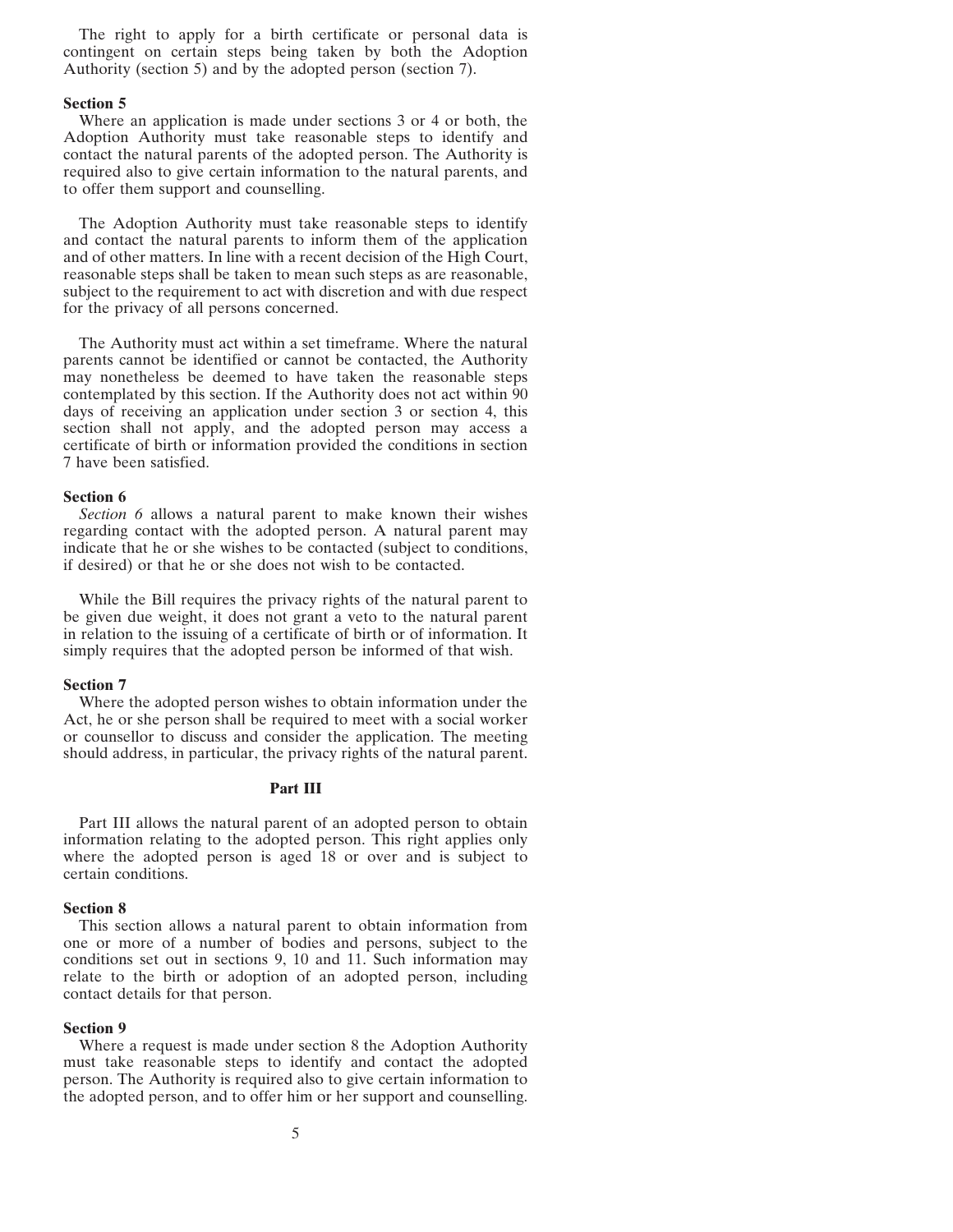The Adoption Authority must take reasonable steps to identify and contact the adopted person to inform him or her of the application and of other matters. In line with a recent decision of the High Court, reasonable steps shall be taken to mean such steps as are reasonable, subject to the requirement to act with discretion and with due respect for the privacy of all persons concerned.

The Authority must act within a set timeframe. Where the adopted person cannot be identified or cannot be contacted, the Authority may nonetheless still be deemed to have taken the reasonable steps contemplated by this section. If the Authority does not act within 90 days of receiving an application under section 3 or section 4, this section shall not apply, and the natural parent may access information provided the conditions in section 10 and 11 have been satisfied.

# **Section 10**

This section allows an adopted person to make known his or her wishes regarding contact with the natural parent. An adopted person may indicate that he or she wishes to be contacted (subject to conditions, if desired) or that he or she does not wish to be contacted.

This section allows the adopted person to expressly indicate that he or she does not want to have their information shared with the natural parent, in which case the request under section 8 shall be denied.

#### **Section 11**

Where the natural parent wishes to obtain information under the Act, he or she shall be required to meet with a social worker or counsellor to discuss and consider the application. The meeting should address, in particular, the privacy rights of the adopted person.

# **Part IV**

# **Section 12**

This section is designed to ensure that adoption records held by various persons and bodies be centralised, such that the Adoption Authority will have access to all relevant records relating to a person's adoption. Such bodies and persons are required, within 1 year of the coming into operation of the section, to deliver copies of all relevant information to the Adoption Authority. This will centralise all adoption records in one place, ensuring easier access to these records.

#### **Part V**

#### **Section 13**

*Section 13* requires the Authority, in fulfilling its functions under this Bill, to make every reasonable effort to ensure that the health (including psychiatric health) and emotional welfare of the adopted person, the natural parents and the adoptive parents is safeguarded.

#### **Section 14**

*Section 14* clarifies, for the avoidance of any doubt, that the Bill does not affect the legal status of any person. In particular, where an adoption order is granted, the natural parent, as a matter of law, is no longer the parent of a child. The adoptive parents under an adoption order acquire all rights and responsibilities in respect of the adopted person. This will remain the case under this Act.